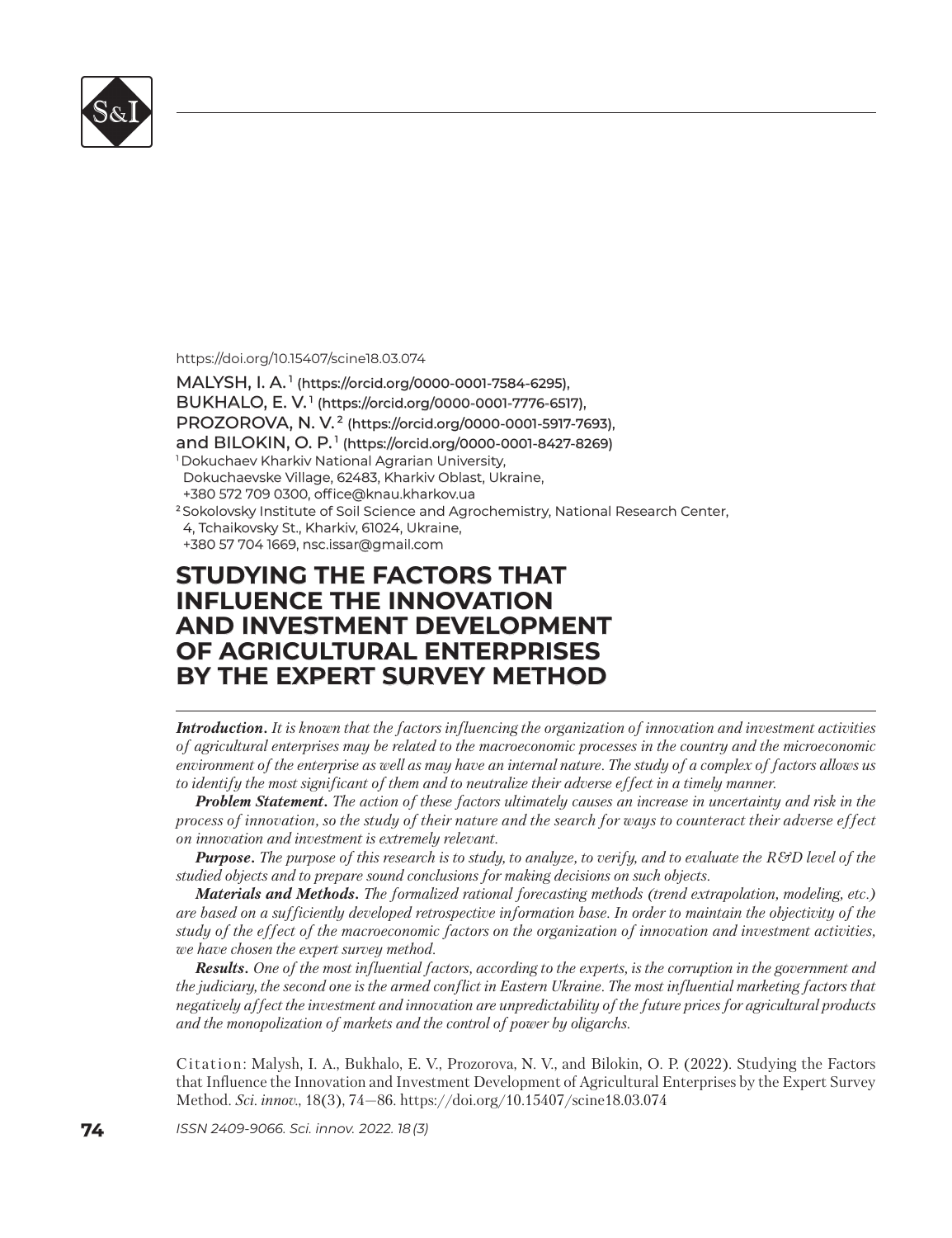*Conclusions. The expert interview results have shown that in order to intensify improving the investment climate and developing innovation the government shall takes the following measures: rebooting the judiciary, separating the political sphere and the business interests of oligarchs, and effectively combatting corruption.* 

*K e y w o r d s : innovation and investment development, agricultural enterprises, innovation environment, factors influencing the innovation and investment development, expert survey method, level of innovation support of agricultural enterprises.*

Various factors of the economic environment have a significant impact on the innovation and investment development of agricultural enterprises. Moreover, this impact may have both favorable and unfavorable aspects. The factors influencing the organization of innovation and investment activities of agricultural enterprises may be related to the macroeconomic processes in the country and the microeconomic environment of the enterprise and may be generated within an innovating enterprise, i.e. have an intrafirm nature. The influence of an enterprise on the macroeconomic factors is almost impossible, the factors of the microenvironment may be adjusted to a certain extent, while the intrafirm factors are leveled in the process of managing enterprise's innovation and investment development. The action of these factors ultimately leads to increasing uncertainty and risks in the process of innovation, so the study of their nature and finding ways to counteract their adverse impact on innovation and investment is extremely important.

According to the analysis of recent studies on the methods for assessing the macroeconomic factors influencing the innovation and investment activities, their choice is crucial and a difficult task. Since the macroeconomic factors are the least predictable in the domestic economy, it is difficult to assess them using formalized research methods. In particular, Grabovetsky has noted that the formalized rational methods of forecasting (extrapolation of trends, modeling, etc.) are based on a sufficiently comprehensive retrospective information base. The extraordinary level of novelty associated with the innovation processes limits the ability to obtain sufficient retrospective information required for the use of the formalized forecasting methods, on the one hand, and

creates an urgent need to analyze and to predict the qualitative changes, on the other hand. All these factors make these methods completely unsuitable [1].

The complexity of the analysis of innovation processes has been emphasized by Shpyliovyi who notes that the quantitative evaluation of innovation projects is very difficult, and the current method for assessing the efficiency of innovation projects and technology parks recommends evaluating the efficiency of each innovation project and activity based on the total number of points scored according to relevant efficiency criteria [2].

In addition, the multi-vector nature of innovation affects the duration of the innovation life cycle, which necessitates the assessment of efficiency at each stage of the cycle [3].

Especially many problems arise when it is necessary to give long-term assessments of qualitatively new processes and phenomena that have not previously occurred in public life and about which, of course, there has been no information. It should be added to the above that the quantitative methods do not allow predicting possible random changes in the behavior of phenomena (processes, objects) that occur more often in the current conditions than in the past [4].

In connection with the above, we have chosen the expert method in order to maintain the objectivity of studying the effect of macroeconomic factors on the organization of innovation and investment activities.

The purpose of assessing the effect of certain factors on the innovation and investment activities of agricultural enterprises is to study, to analyze, to verify, and to evaluate the R&D level of the studied objects and to prepare sound conclusions for making decisions on such objects.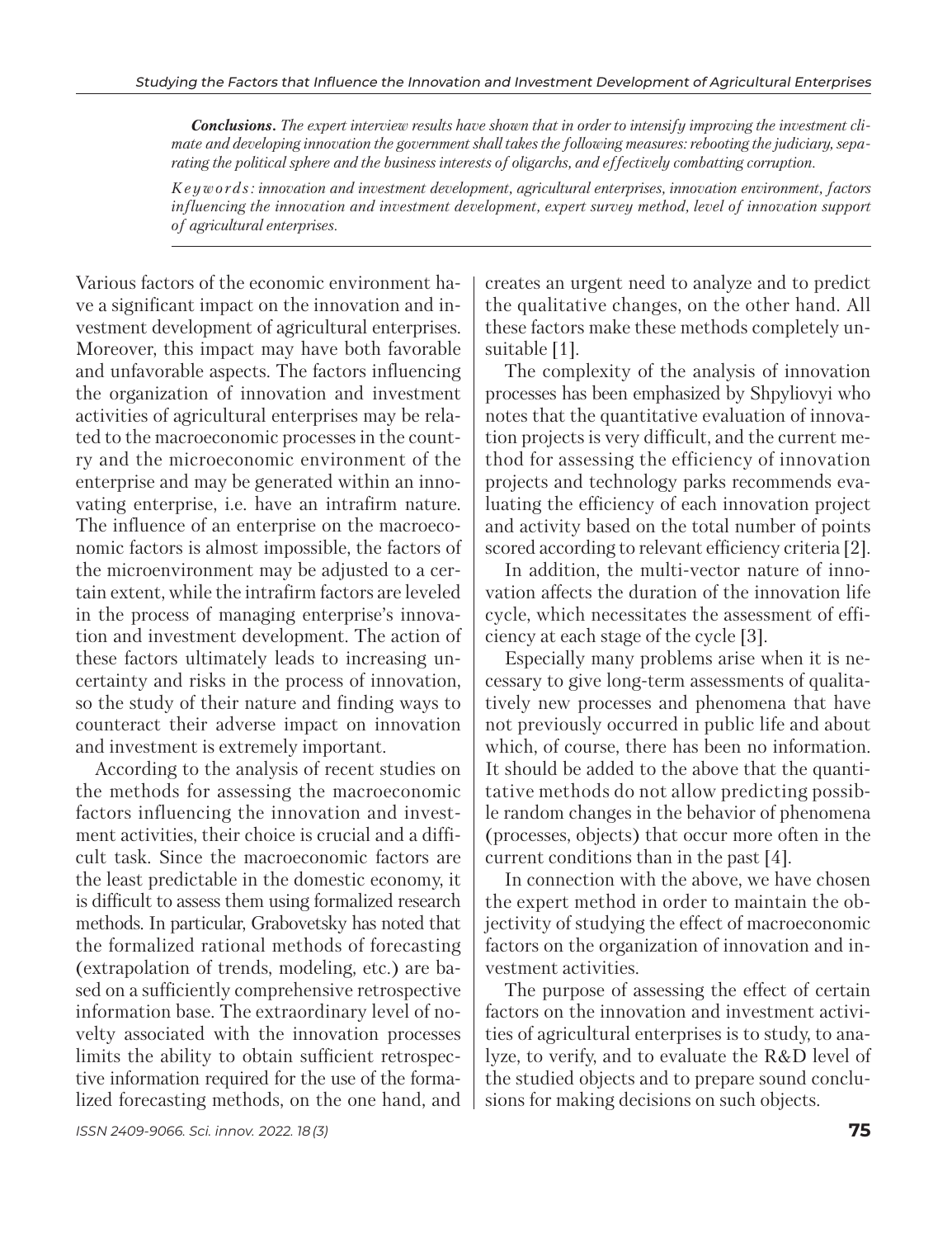

*Fig. 1.* Requirements for the expert evaluation of the innovation and investment development of agricultural enterprises *Source:* prepared by the authors.

The main objectives of the expert survey are as follows:

- To objectively, comprehensively study the factors influencing the innovation and investment activities of agricultural enterprises;
- To assess the compliance of innovation activities of enterprises with the current level of R&D progress in the agricultural sector;
- To study the regional innovation environment and the main obstacles to the introduction of innovation in the production process, as per directors and managerial staff of agricultural enterprises;
- To assess the level of using innovation products at specific enterprises, as well as the degree of spreading the innovation-driven development of domestic agricultural enterprises;
- $\bullet$  To identify the stimulating/restraining influence of government bodies and local authorities on the development of innovations by agricultural enterprises of Kharkiv Oblast.

In order to conduct an effective study, first, it is necessary to formulate common methodological principles for the review of innovation and in vestment activities, which meet the trends of global R&D development and promote the implementation of priority areas of innovation in Ukraine and in the agriculture sector. In particular, it is necessary to clearly define the basic requirments to be met by such a methodology (Fig. 1).

These requirements allow the obtainment of reliable, timely, adequate to modern realities, information on the studied problem and its further use to make management decisions in the process of innovation and investment development of enterprise.

The expert survey methods are questionnaires and surveys. We have chosen the method of questionnaires and formed a questionnaire to collect data on innovation activities of agricultural enterprises and the factors that affect it. The questionnaire contains the list of questions on urgent problems that hinder the comprehensive development of innovation, as well as the list of questions related to the development of innovation in a particular agricultural enterprise.

Forty-eight experts have been involved in the survey: 41.7% of them employed in the higher education system, 2.1% of them are leading specialists of R&D institutions, and 56.3% are top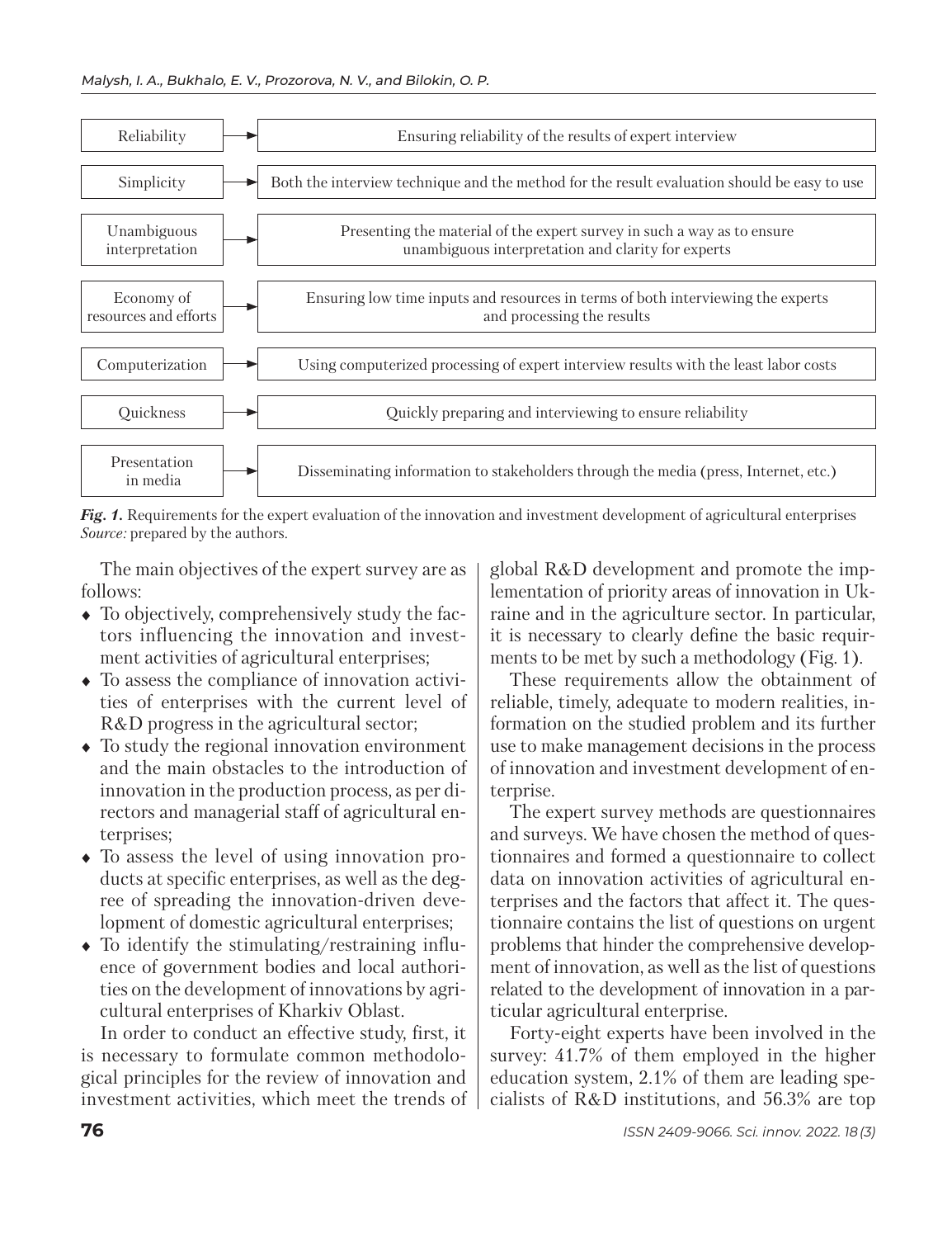

*Fig. 2.* Data on the educational and scientific status of experts who are involved in the survey of the status of the innovation and investment development of agricultural enterprises *Source:* prepared by the authors.



*Fig. 3.* Results of the evaluation of innovation activities in 2018—2020 by the top managers of agricultural enterprises (points) *Source:* prepared by the authors.

managers and chief accountants of agricultural enterprises of Kharkiv Oblast. The data on the education of experts are shown in Fig. 2.

Thus, most of the interviewed experts have higher education. Among them, the largest share (55.7%) belongs to the experts who get a master's degree (specialist) (this category includes the majority of top managers and chief accountants of agricultural enterprises covered by the survey). A significant share is occupied by the experts who are PhD (CSc) (23.6%) and by those who have a bachelor's degree (11.2%). The share of DSc accounts for 9.3% of the respondents. The survey

covers top managers and chief accountants of 18 agricultural enterprises. Among the enterprises, there are large-, medium-, and small-sized ones, with the area of agricultural land up to 100 ha. The employees of R&D institutions, higher educational establishments, and government bodies also are involved in the interview. The results of interviewing the respondents on the implementation of innovation activities by the enterprises managed by them are given in Fig. 3.

According to the respondents, 10 enterprises were engaged in innovation activities, in 2018, 9 ones were innovating, in 2019, and in 2020,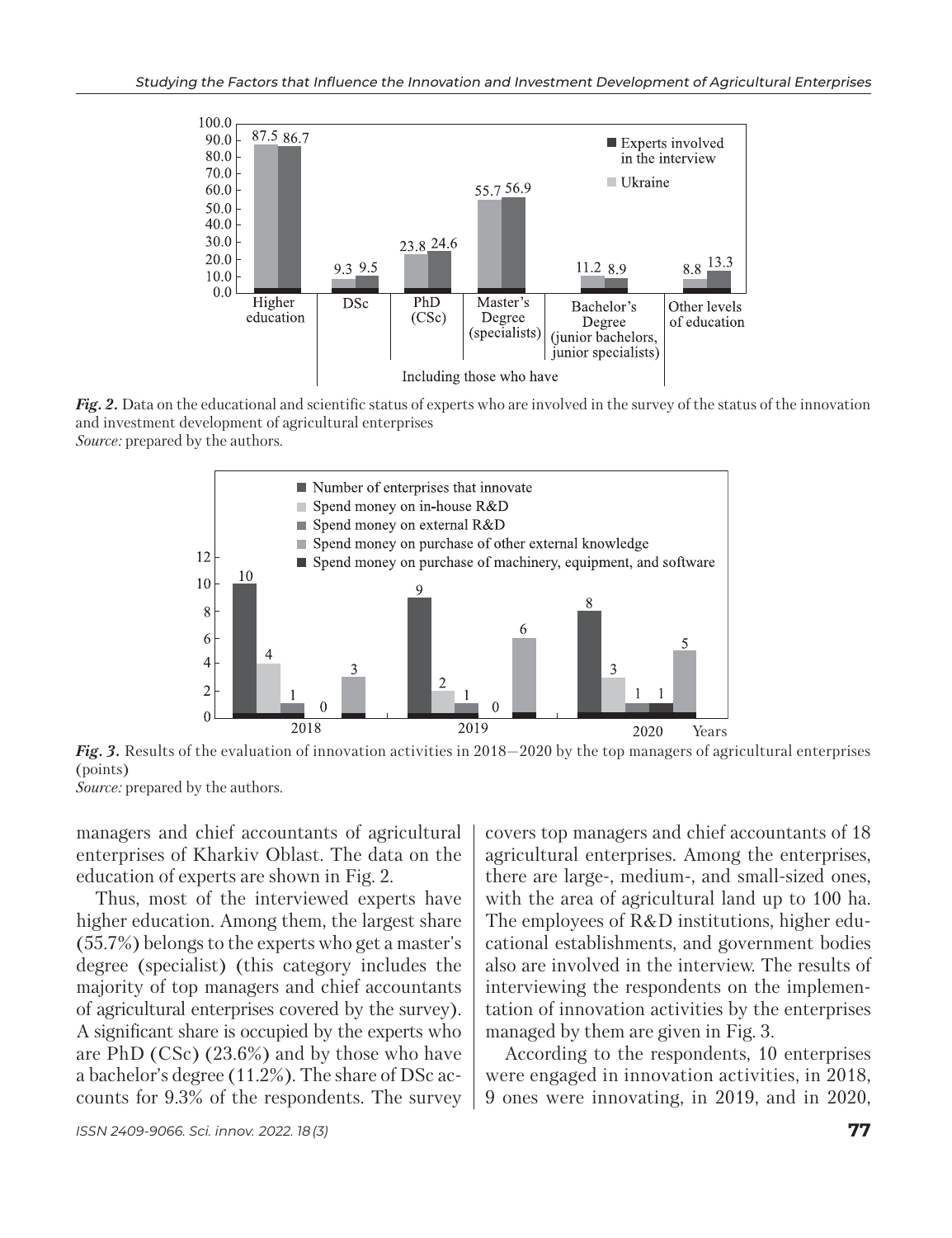4. Corruption in the government and the judiciary 2. Armed conflict in Eastern Ukraine 1. Unstable political situation 9. Under-regulated legal framework for foreign investments 10. Complicated legislation in the field of innovation 3. Lack of clear and understandable government policy for innovation and investment in agricultural sector 7. Lack of support of innovation from local government 6. Difficulties related to licensing 5. Under-regulated protection of IPR for R&D products 8. Barriers posed by local government to innovating enterprises



*Fig. 4.* Experts' answers to the question, "Which political and legal factors have an adverse effect on the innovation and investment development of agricultural enterprises?"

*Source:* prepared by the authors.

their number decreased to 8. Most of them spent money on machinery, equipment, and software. In 2020, 3 companies spent on in-house R&D. In 2018, there were 4 such enterprises; in 2019, as few as 2 did so. Only one enterprise spent money on external R&D each year for the reporting period, and one enterprise invested in acquisition of external knowledge, for the entire period.

The results are rather pessimistic and show the fact that the vast majority of surveyed companies do not have enough funds to carry out innovation activities and to purchase the state-of-theart equipment.

Further questions to the experts related to their attitude to the factors influencing innovation and investment. As a result of applying the expert method of assessing the factors influencing the innovation and investment development of agricultural enterprises, the experts' opinions on the political and legal factors are distributed as follows (Fig. 4).

According to the experts, the most influential factor is the corruption of the government and the judiciary (an average score of 9.7), the second important one is the military conflict in the Eastern Ukraine (an average score of 9.2 points). The third factor, with a certain lag behind the second one, is the general unstable situation in the country, which deters investors from investing in innovation (7.1 points). The experts also have noted an imbalanced regulation of the legal framework for foreign investment (7.0 points) and the complicated legislation in the field of innovation (6.6 points). The lack of a clear and understandable government policy in the field of innovation scores 6.2 points, which is also quite high. The government shall promote capital inflows instead of hindering investment, especially, the investment in innovation.

Let us consider the opinions of experts on how the marketing and economic factors influence innovation and investment development of the agricultural sector (Fig. 5).

The experts have stated that the most influential marketing factors that adversely affect investment and innovation are the unpredictability of the future prices for agricultural products (9.3 points), as well as the monopolization of markets and the oligarchy (9.2%). The next important factor is large-scale labor migration of qualified personnel (8.8 points), which is a really big problem in Ukraine. Unfortunately, many smart and gifted young people leave villages, or even go abroad, having failed to find an adequate pay or proper working conditions. This is a complex problem that may be solved only at the national level, with support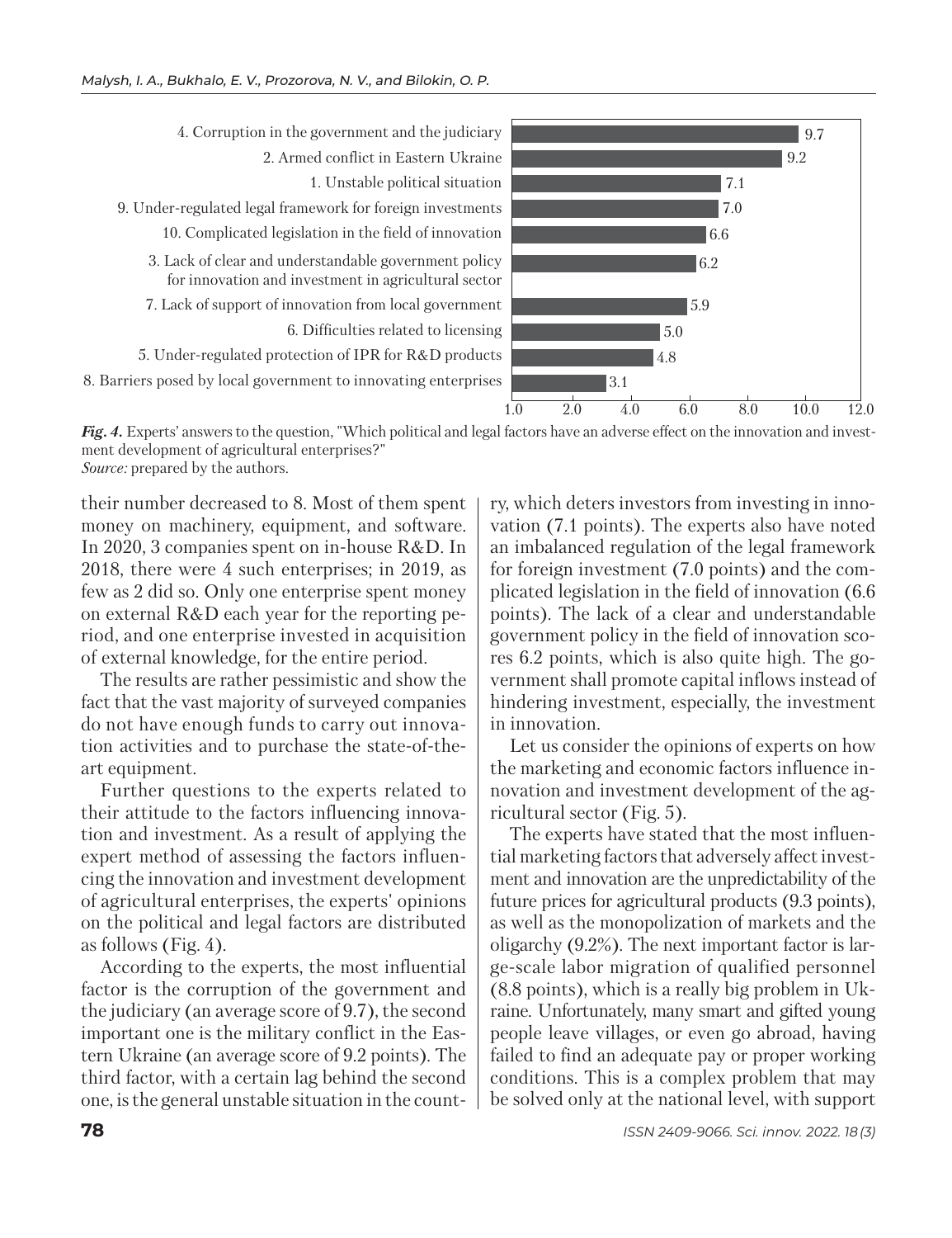

*Fig. 5.* Experts' answers to the question, "Which marketing and economic factors have an adverse effect on the innovation and investment development of agricultural enterprises?" *Source:* prepared by the authors.

of regional authorities. Thirdly, the experts have mentioned the COVID-19 pandemic, a factor that unfavorably influences the world economy as well (8.1 points).

The financial factors play an important role in ensuring innovation and investment development. Unless there is proper funding none innovation R&D product may be completed. None organizational innovation may bring good results without proper financial incentive of researchers, and innovation products may not be sold to end users. At the same time, we should keep in mind the influence of the international environment on the innovation and investment development of domestic agricultural enterprises, because the agricultural sector is export-oriented and exports are growing steadily.

Figure 6 shows how the opinions of experts on the effect of financial and international factors are distributed.

According to the experts, the first and most critical factor is the lack of enterprise's own financial resources for innovation and investment emphasized that innovation would be faster and more efficient if there is money for it. Since ordinary activities do not always cover the costs with profits, the enterprises do not possess enough funds for some other innovation activities. Second, the experts have mentioned insufficiently secured investors' rights and the difficulties associated with pre-trial and judicial protection of investments (9.4 points out of a maximum of 10). In Ukraine, this factor is a significant barrier to the inflow of foreign investment. The same is true for domestic investors who also have complained about the corrupt judiciary as one of the main obstacles to a favorable investment climate in the country. The third important factor is a high cost of borrowings (9.2 points). Innovating enterprises that have a lack of own funds may not afford expensive loans, and therefore do not invest in innovation.

(9.9 points out of 10). Almost every expert has

Let us consider how the experts have assessed the effect of the social and environmental factors (Fig. 7).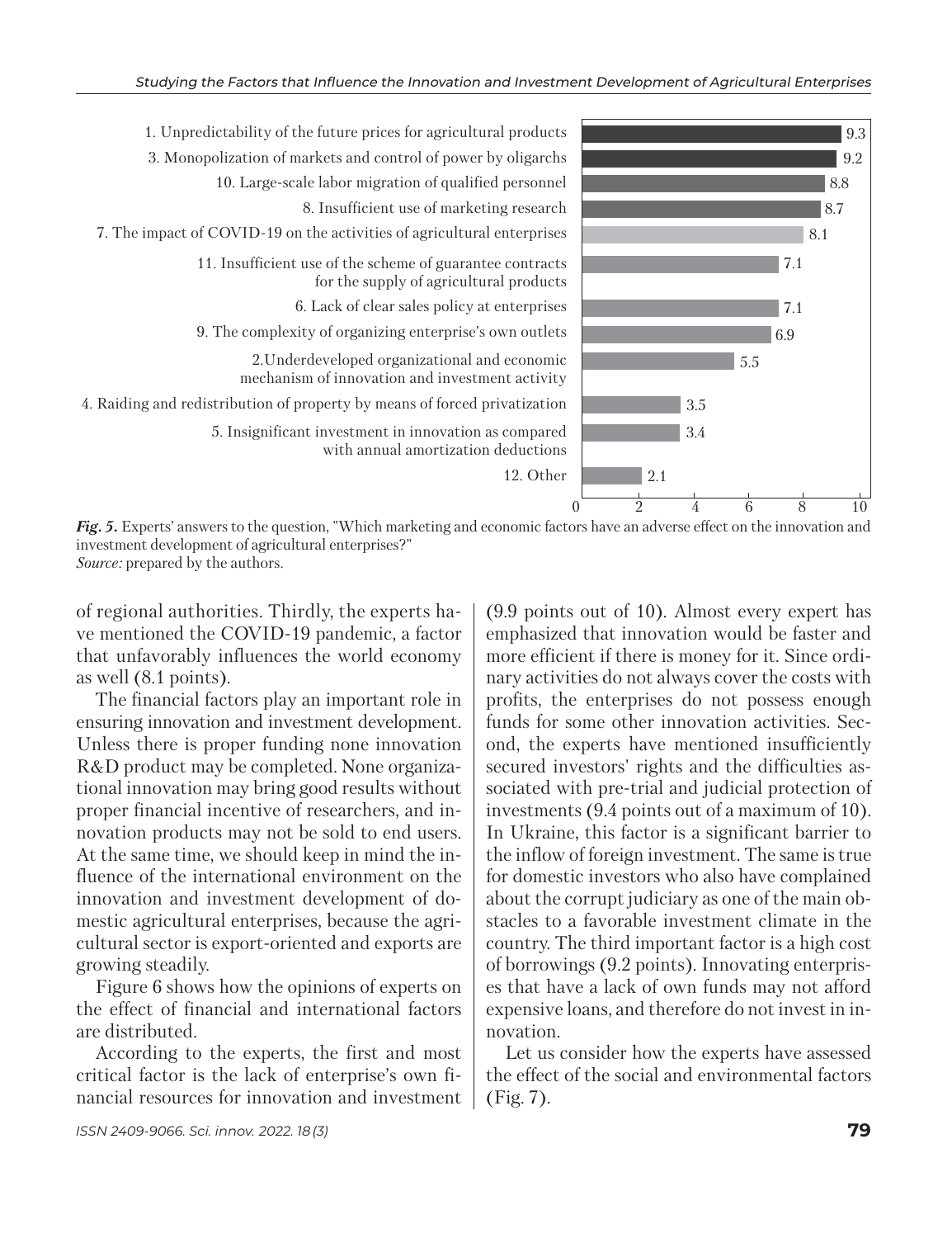



*Fig. 6.* Experts' answers to the question, "Which financial and international factors have an adverse effect on the innovation and investment development of agricultural enterprises?" *Source:* prepared by the authors.

First, the experts have mentioned the two factors that with the highest score, 10 points out of 10 possible. They are low competences of research and educational institutions in innovation and global trends and the lack of experience in implementing innovation in medium- and small-sized agricultural enterprises. Second, the experts have noted the lack of qualified professionals in the field of innovation, who agree to work in rural areas (9.8 points) and the need for improving management skills in managers and/(or) the need to in volve third-party leading professionals in innovation management. The third important factor that, according to experts, has a very significant impact, is the social infrastructure of villages, which is often either completely degraded or insufficiently maintained (9.7 points).

The experts also have noted that the links between the agricultural producers and the R&D institutions are currently insufficient and require expanding cooperation that should be facilitated by means of material incentives, by both the R&D institutions and educational establishments, and the innovating companies and investors (9.6 points).

To identify the priority of the effect of certain groups of factors on innovation and investment development, we have asked the experts, "Which factors most strongly influence the refusal of agricultural enterprises to innovate?" (Fig. 8).

In the experts' opinion, the largest share belongs to financial and investment factors (29.2%) followed by the marketing and economic ones (21.7%) and by the political and legal reasons (20.0%). Therefore, the problem of financial support and the organization of an effective sales system by enterprise are of the greatest importance for the development of innovation. On the part of the government, ensuring stability and transparent pri-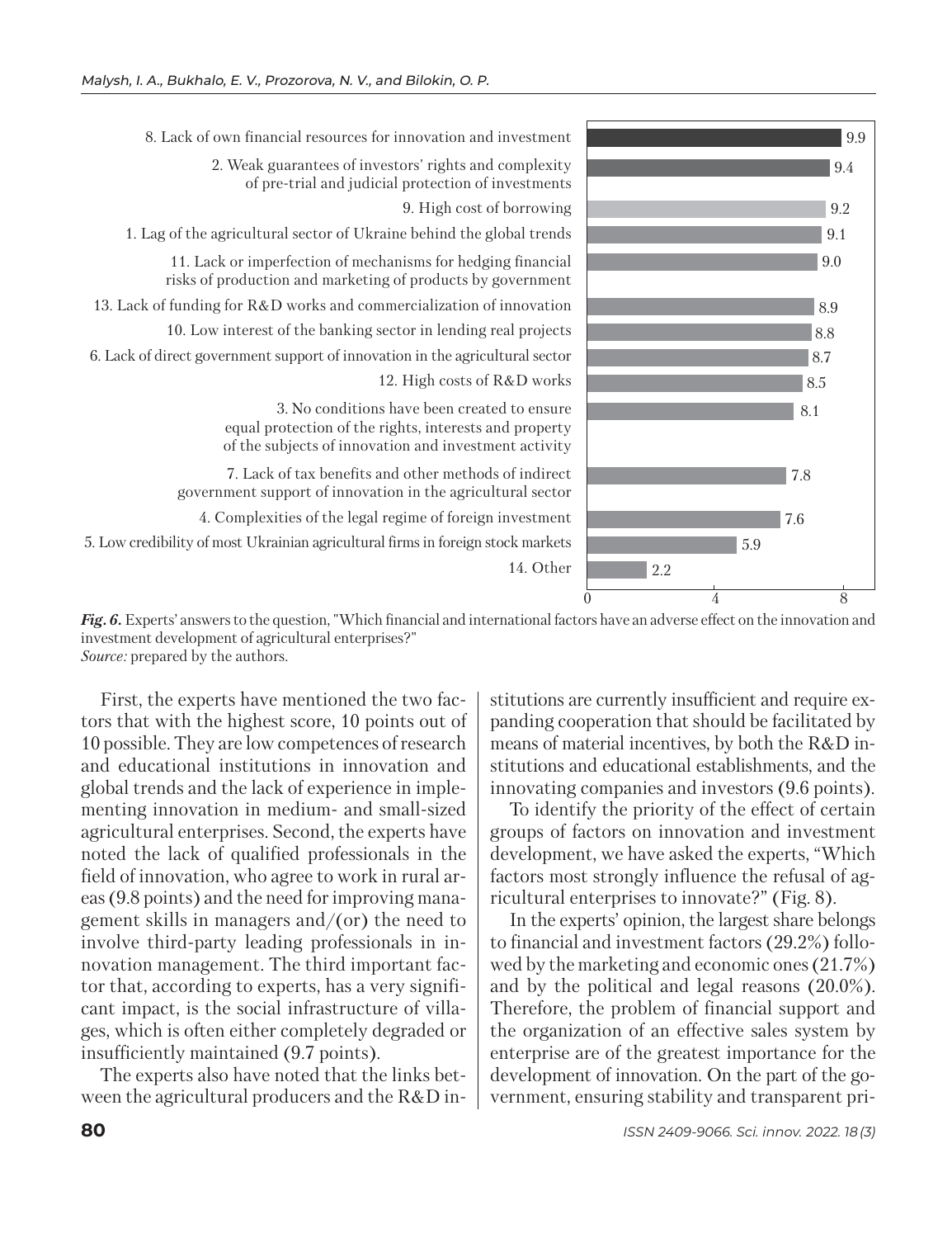

8. Low competencies of research and educational institutions in innovation and global trends 5. No experience in implementing innovations in medium and small-sized agricultural enterprises 3. Lack of qualified professionals in the field of innovation, who agree to work in rural areas 6. Innovation management requires additional skills from managers and (or) involvement of leading external professionals 4. The social infrastructure of villages is often completely degraded or insufficiently maintained 7. Underdeveloped ties of agricultural producers with R&D institutions and educational establishments 11. Lack of experience in large-scale application of technologies and basic biological means of production, which ensure environment friendly agricultural activities and production of environment friendly food 1. Lack of sufficient motivation of employees in the production of new products 9. Uncontrolled use of fertilizers and pesticides, which causes damaging

ecological state of the environment and reduces soil fertility 10. Reclamation works that lead to negative environmental consequences

2. Stealing of property in the course of introducing innovation into production



cing in agricultural markets, reducing the influence of oligarchs and corruption on the economic policy will favorably affect innovation and investment development in the agricultural sector and in the country as a whole.

The next step we have asked the experts to assess the current level of innovation support by individual components, in agricultural enterprises (Table 1).

Most experts have expressed dissatisfaction with the financial support of innovation at their own enterprises (the top managers of the enterprises), and at agricultural enterprises in the region (the professionals of educational establishments and research institutions). "Fully dissatisfied" option has been chosen by 72.2% of the respondents.

We have obtained similar results with regard to the satisfaction of experts with the level of motivation of employees to innovate as "Fully dis-



*Fig. 8.* Experts' answers to the question, "Which factors most strongly influence the refusal of agricultural enterprises to innovate?"

*Source:* prepared by the authors.

satisfied" option has been chosen by 77.8% of the respondents. Most experts (38.9%) have been "not fully satisfied" with progressive pay systems.

Regarding corporate learning, 66.7% of the respondents are fully dissatisfied with the level of corporate trainings at agricultural enterprises;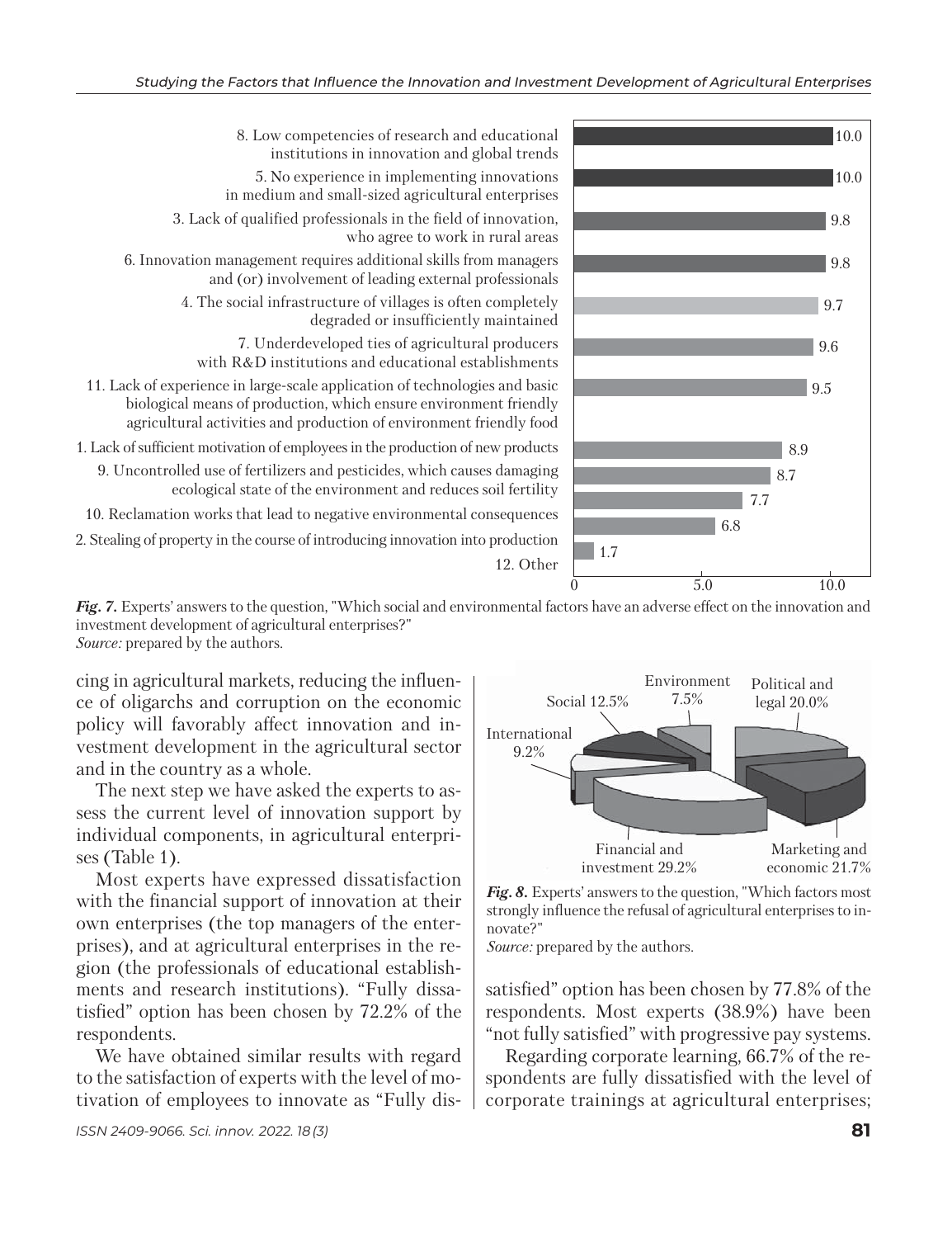33.3% of the experts are "partially satisfied" with introducing such organizational innovation as im proving the organization of management and information communication between departments, while 27.8% of the respondents are "fully dissatisfied." The use of drones in agriculture is now a quite advanced technology in the world. The experts have assessed the level of its introduction in the agricultural enterprises as unsatisfactory (44.4% of the respondents).

Regarding the use of modern machines, tractors, and combines, the opinions of the respondents have been distributed almost equally: 22.2% of the experts are satisfied with this component of innovation development in the agricultural sector, while the rest of the experts' answers are divided among "partially satisfied", "not fully satisfied", "fully dissatisfied," each having a share of 16.7%.

Hence, one can see that there are different points of view on this component, depending on the competence and qualifications of a particular expert. In general, the experts are satisfied with the development of innovation in dairy farming, as 38.9% of the respondents have expressed their satisfaction with modern feed producing

|                                                                                                        |                         |                | Number of expert responses       |                                       |                                      |                      |                         |                |                                  | Structure, %                          |                                      |                      |
|--------------------------------------------------------------------------------------------------------|-------------------------|----------------|----------------------------------|---------------------------------------|--------------------------------------|----------------------|-------------------------|----------------|----------------------------------|---------------------------------------|--------------------------------------|----------------------|
| Indicator                                                                                              | Fully<br>satis-<br>fied | Satis-<br>fied | Par-<br>tially<br>satis-<br>fied | <b>Not</b><br>fully<br>satis-<br>fied | Comp-<br>letely<br>dissa-<br>tisfied | Hard<br>to<br>answer | Fully<br>satis-<br>fied | Satis-<br>fied | Par-<br>tially<br>satis-<br>fied | <b>Not</b><br>fully<br>satis-<br>fied | Comp-<br>letely<br>dissa-<br>tisfied | Hard<br>to<br>answer |
| Financial support of inno-<br>vation                                                                   |                         |                | $\overline{2}$                   | 3                                     | 13                                   | $\boldsymbol{0}$     | 0,0                     | 0.0            | 11.1                             | 16.7                                  | 72.2                                 | 0.0                  |
| Motivation of employees<br>for generating innovation                                                   |                         |                |                                  |                                       |                                      |                      |                         |                |                                  |                                       |                                      |                      |
| ideas and proposals                                                                                    | $\mathbf{1}$            | $\mathbf{1}$   | $\mathbf{1}$                     | $\mathbf{1}$                          | 14                                   |                      | 5.6                     | 5.6            | 5.6                              | 5.6                                   | 77.8                                 | 0.0                  |
| Progressive pay systems                                                                                |                         | $\mathbf{1}$   | $\overline{2}$                   | 7                                     | 5                                    | 3                    | 0.0                     | 5.6            | 11.1                             | 38.9                                  | 27.8                                 | 16.7                 |
| Corporate learning                                                                                     | $\mathbf{1}$            | $\mathbf{1}$   | $\overline{2}$                   | $\overline{2}$                        | 12                                   | $\mathbf{0}$         | 5.6                     | 5.6            | 11.1                             | 11.1                                  | 66.7                                 | 0.0                  |
| Improvement of the orga-<br>nization component of<br>management and informa-<br>tion communication be- |                         |                |                                  |                                       |                                      |                      |                         |                |                                  |                                       |                                      |                      |
| tween departments                                                                                      | $\mathbf{1}$            | 3              | 6                                | 5                                     | 3                                    |                      | 5.6                     | 16.7           | 33.3                             | 27.8                                  | 16.7                                 | 0.0                  |
| Use of drones in agricul-<br>ture                                                                      | $\mathbf{1}$            | $\mathbf{1}$   | 3                                | 4                                     | 8                                    | $\mathbf{1}$         | 5.6                     | 5.6            | 16.7                             | 22.2                                  | 44.4                                 | 5.6                  |
| Use of modern machinery,<br>tractors, combines, etc.<br>Use of modern feed pro-                        | 3                       | 4              | 3                                | 3                                     | 3                                    | $\overline{2}$       | 16.7                    | 22.2           | 16.7                             | 16.7                                  | 16.7                                 | 11.1                 |
| and<br>dispensing<br>ducing<br>systems<br>Introduction of modern                                       | $\mathfrak{D}$          | 7              | 3                                | 3                                     | 3                                    |                      | 11.1                    | 38.9           | 16.7                             | 16.7                                  | 16.7                                 | 0.0                  |
| systems in dairy farming,<br>in particular advanced<br>milking parlors                                 | 4                       | 8              | $\overline{5}$                   | $\mathbf{1}$                          |                                      |                      | 22.2                    | 44.4           | 27.8                             | 5.6                                   | 0.0                                  | 0.0                  |
| Averaged by all experts                                                                                | 1.9                     | 3.3            | 3.0                              | 3.2                                   | 7.6                                  | 1.2                  | 8.0                     | 16.0           | 16.7                             | 17.9                                  | 37.7                                 | 3.7                  |

*Table 1.* **Grouping the Expert Responses Concerning Their Satisfaction/Dissatisfaction with the Innovation Component of the Development of Agricultural Enterprises**

*Source:* prepared by the authors.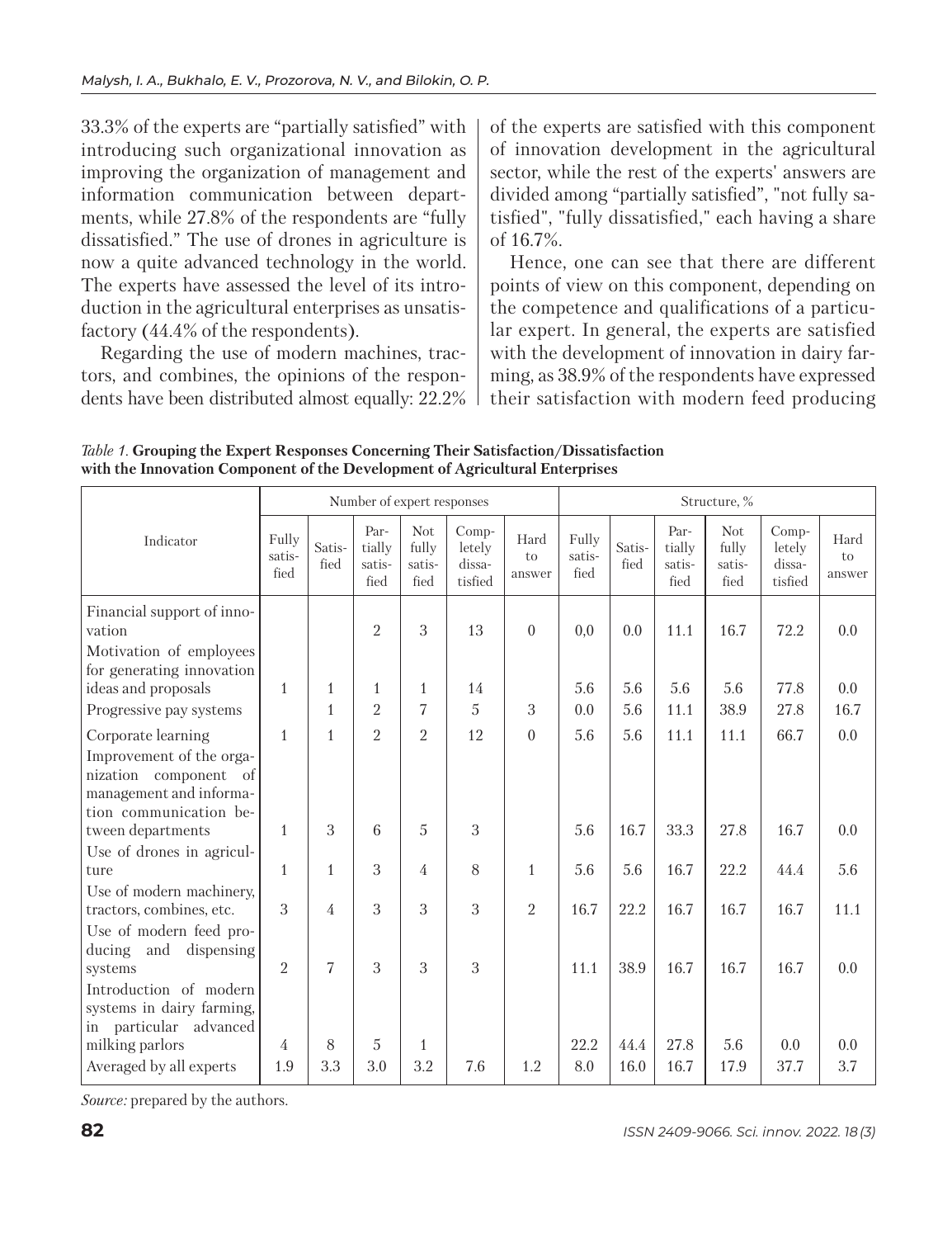

Rebooting the judicial system Effectively separating the political sphere and the business interests of oligarchs. Limiting the influence of oligarchs Effectively combatting corruption Radical reforms in the law enforcement bodies Simplifying the licensing system, ensuring transparency of the licensing and patenting procedures Appointment of reformers with good business reputation to key offices Transparent and large-scale privatization of state-owned enterprises Preferences, financial incentives for new direct investments Rapid agreement with the IMF on a tranche and further regular funding Improving the consulting and legal services in the agricultural industry Improving the infrastructure and logistics in the agriculture sphere Government guarantees for new direct investments

*Fig. 9.* Experts' answers to the question, "Which actions of the Ukrainian government may influence most favorably the investment in the agricultural sector?" *Source:* prepared by the authors.

and dispensing systems and 44.4% of the experts have the same judgement with respect to the level of the introduction of advanced technologies in dairy farming.

To adequately interpret the verbal judgements, the Harrington verbal-numerical scale has been used to assess the degree of satisfaction with innovation indicators in the enterprises (Table 2).

Thus, the experts have shown a high dissatisfaction with financial support of innovation, motivation of employees to innovate, and the quality of corporate learning.

At the same time, they have demonstrated a moderate satisfaction with the use of advanced feed producing and dispensing systems and the introduction of advanced technologies in dairy farming.

The experts have expressed a low satisfaction with the use of modern machines, tractors, and combines (0.22) and a low partial satisfaction with innovation in improving the organization of management (0.33). Regarding progressive pay systems, the experts are not fully satisfied, but the intensity of this quality is moderate (0.39).

The study has shown the areas of innovation activity to be addressed by agricultural enterprises in the first place: funding the innovation, motivating the employees to innovate, and organizing corporate learning.

At the last stage of the survey, the respondents are asked to rank (by scoring points from 1 to 10) the possible actions of the Ukrainian authorities, which may have the most favorable effect on investment in the agricultural sector. It is proposed to determine the importance of each action by scoring points from 0 to 10 inclusive, where 10 corresponds to the most important, according to the expert, and 0 corresponds to the least important. The threats that are equivalent, in the expert opinion, may be assigned with the same score (from 0 to 10 points). The list of questions is taken from a recent opinion poll conducted by Dragon Capital, EBA, and the Center for Economic Strategy, the results of which were published in January 2021 (Fig. 9).

The results of the survey have shown that all experts consider reloading the judiciary the top priority area of innovation and investment deve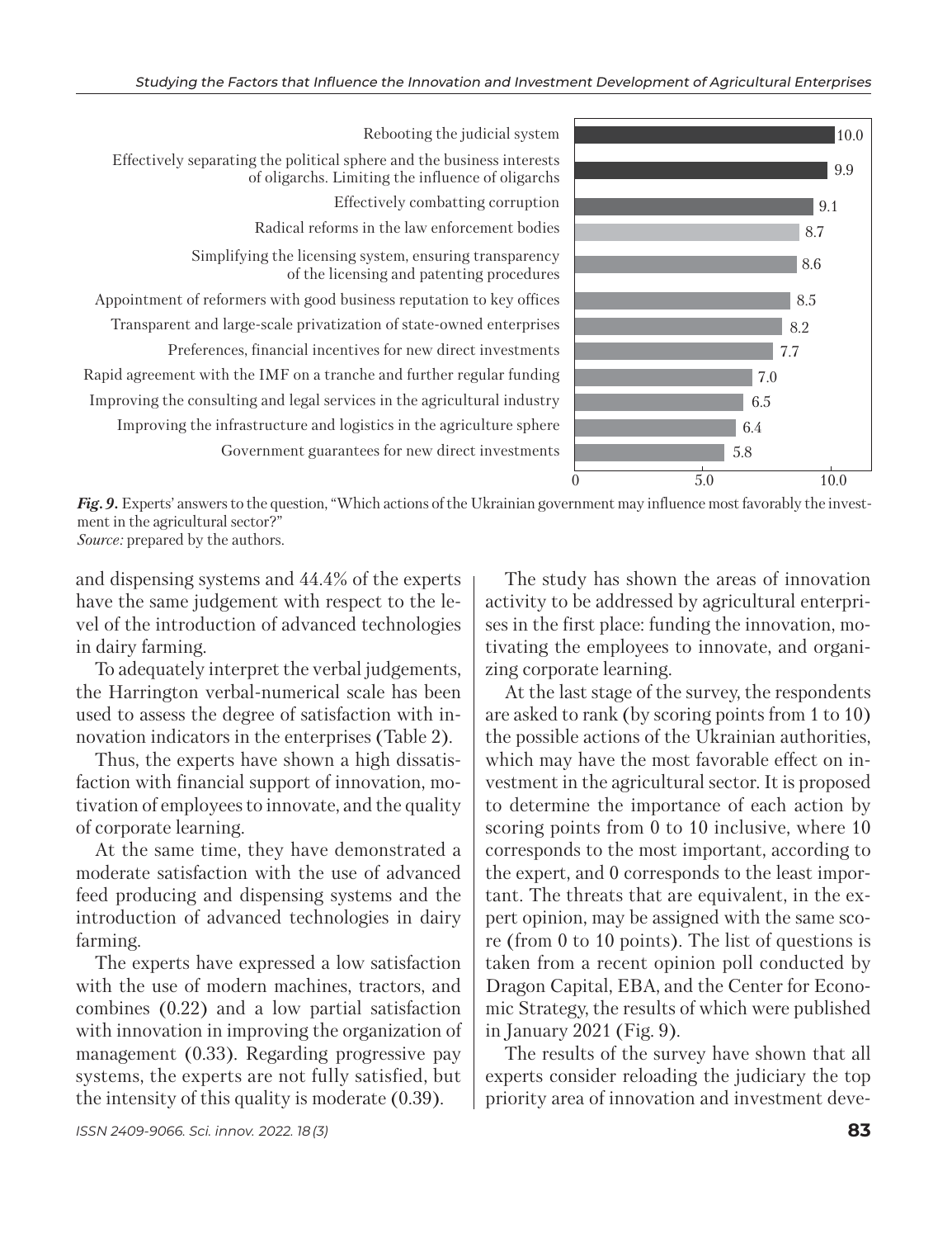lopment (10 points). Effective measures to separate the political sphere and the business interests of the oligarchs for limiting their influence on political decisions (9.9 points).

The second important task in terms of improving innovation and investment development is effective measures to combat corruption  $(9.1)$ points). The third place is shared by the simplification of the licensing system and transparency of licensing procedures (8.6 points) and the necessity to appoint experienced reformers with a good business reputation to the key offices (8.5%). The results are more than predictable, given the depth and duration of the problems with the judiciary, the domination of the oligarchs, and the corruption in the country.

This question has revealed "painful points" that hinder the development of innovation and investment activities in the agricultural sector. Investors do not give money unless they are confident that their interests are protected by the judicial system and the risk of losing capital is minimal.

## **Conclusions**

Studying the factors influencing the innovation and investment development of agricultural enterprises has shown that the most influential ones are the financial factors, as the search for resources to fund innovation is often complicated by nationwide problems, and innovation often does not transform into a marketable product or into improvements in the organizational and managerial operation of agricultural enterprises.

According to the survey results, the marketing and economic factors play an equally important role, as the full development of innovation and investment activities is impossible unless there is an adequate predictable market of agricultural products and the enterprise has a well-designed sales strategy. The third place belongs to the political and legal factors that the enterprises cannot influence in any way. The task of the government is to remove barriers to innovation investment in the agricultural sector whose share in the country's GDP accounts for almost a quarter.

The expert survey has shown that improving the investment climate and developing innovation are intensified if the government takes the following steps: rebooting the judiciary, separating the political sphere and the business interests of oligarchs, and effectively combatting corruption.

| Indicator                                                                                                           | Coefficient | Interpretation<br>of the result | Gradation of quality intensity<br>by the Harrington scale |
|---------------------------------------------------------------------------------------------------------------------|-------------|---------------------------------|-----------------------------------------------------------|
| Financial support of innovation                                                                                     | 0.72        | Fully dissatisfied              | High                                                      |
| Motivation of employees for generating innovation<br>ideas and proposals                                            | 0.78        | Fully dissatisfied              | High                                                      |
| Progressive pay systems                                                                                             | 0.39        | Not fully satisfied             | Moderate                                                  |
| Corporate learning                                                                                                  | 0.67        | Fully dissatisfied              | High                                                      |
| Improvement of the organization component of man-<br>agement and information communication between de-<br>partments | 0.33        | Partially satisfied             | Low                                                       |
| Use of drones in agriculture                                                                                        | 0.44        | Fully dissatisfied              | Moderate                                                  |
| Use of modern machinery, tractors, combines, etc.                                                                   | 0.22        | Satisfied                       | Low                                                       |
| Use of modern feed producing and dispensing systems                                                                 | 0.39        | Satisfied                       | Moderate                                                  |
| Introduction of modern systems in dairy farming, in<br>particular advanced milking parlors                          | 0.44        | Satisfied                       | Moderate                                                  |

*Table 2.* **Gradation of Experts' Responses by the Level of Satisfaction / Dissatisfaction with Support of Innovation Development of Agricultural Enterprises, According to the Harrington Scale** 

*Source:* prepared by the authors.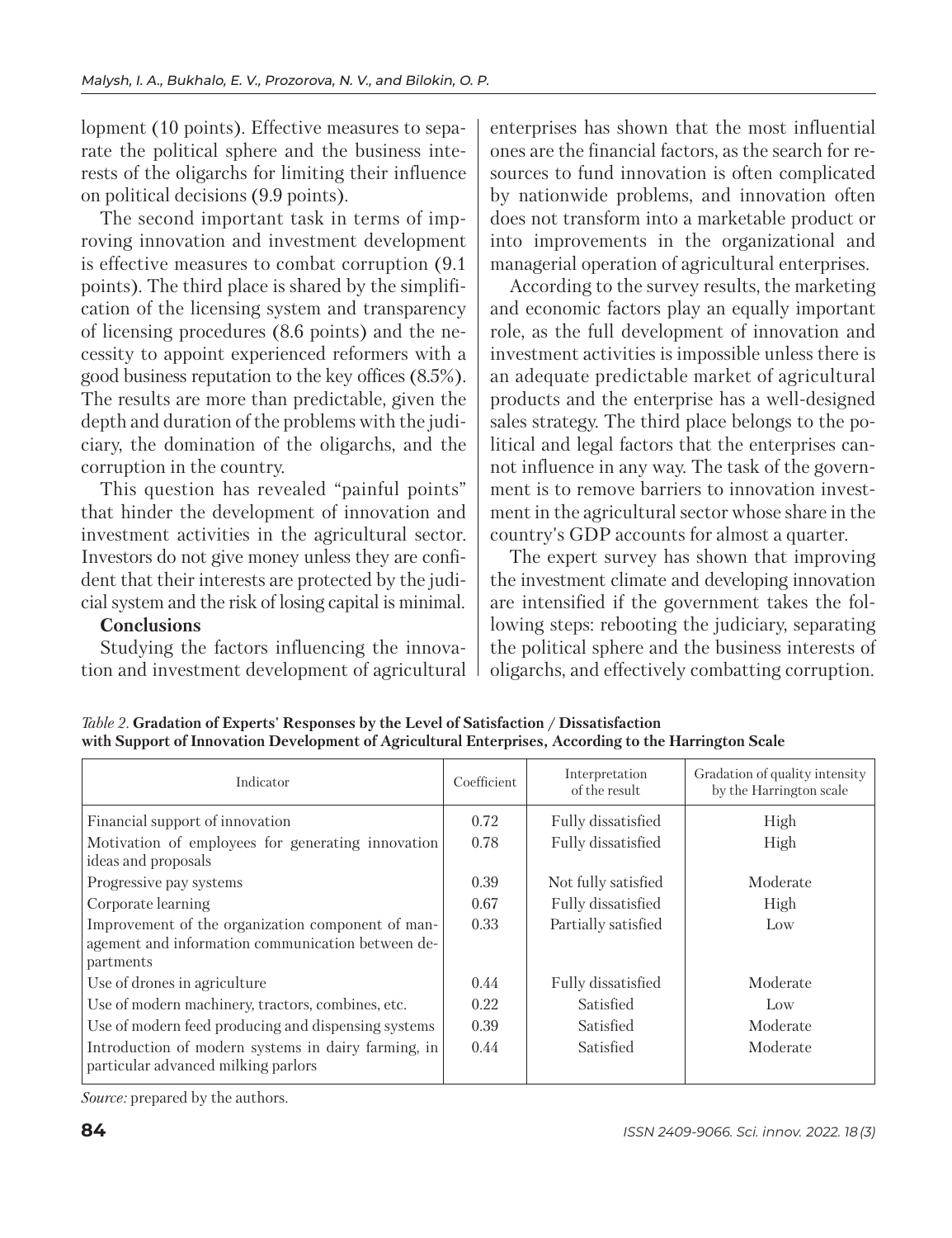The novelty of the obtained results is the methodological substantiation and practical application of the expert method for studying the factors influencing the macro- and micro-environment on the innovation and investment development of agricultural enterprises.

The further study will aim at identifying possible managerial measures to neutralize the factors that have a significant adverse impact on improving the efficiency of innovation and investment activities of agricultural enterprises.

## REFERENCES

- 1. Grabovetsky, B. E. (2010). *Methods of expert assessments: theory, methodology, areas of use:* a monograph. Vinnytsia: VNTU. 171 p.
- 2. Spire, V. D. (2012). Assessing the complexity of design and innovation activities. Project Management and Production Development: *Zb. nauk. pr. Luhansk: published by SNU. V.Dalya*, 3(43), 16—21. URL: http://www.pmdp.org.ua/images/ Journal/43/12svdpid.pdf (Last accessed: 10.10.2021).
- 3. Chorna, N. P. (2012). *Innovative development of food production and food risks:* a monograph. N. P. Black. Lviv: Liga-Press. 296 p. URL: http://dspace.wunu.edu.ua/bitstream/ 316497/15685/1/%D0%A7%D0%BE%D1%80%D0% BD% D0% B0% 20% D0% 9D.% D0% 9F.pdf (Last accessed: 03.09.2014).
- 4. Ulyanchenko, O. V. (2010). *Research of operations in economics:* Textbook. Sumy: "Environment". 594 p.

**Received 22.10.2021 Revised 08.12.2021 Accepted 16.12.2021**

*I.А. Малиш 1* (https://orcid.org/0000-0001-7584-6295),

*О.В. Бухало 1* (https://orcid.org/0000-0001-7776-6517),

*Н.В. Прозорова 2* (https://orcid.org/0000-0001-5917-7693),

*О.П. Бiлокiнь 1* (https://orcid.org/0000-0001-8427-8269)

1 Харківський національний аграрний університет ім. В.В. Докучаєва, селище Докучаєвське, 62483, Харківська область, Україна, +380 572 709 0300, office@knau.kharkov.ua

<sup>2</sup> Національний науковий центр «Інститут ґрунтознавства та агрохімії імені О.Н. Соколовського», вул. Чайковська, 4, Харків, 61024, Україна, +380 57 704 1669, nsc.issar@gmail.com

## ДОСЛІДЖЕННЯ ЧИННИКІВ ВПЛИВУ НА ІННОВАЦІЙНО-ІНВЕСТИЦІЙНИЙ РОЗВИТОК АГРАРНИХ ПІДПРИЄМСТВ ЕКСПЕРТНИМ МЕТОДОМ

**Вступ**. Чинники впливу на організацію інноваційно-інвестиційної діяльності аграрних підприємств можуть бути пов'язані як з макроекономічними процесами в державі, так і з мікроекономічним середовищем підприємства, а також можуть мати внутрішньофірмову природу. Дослідження комплексу чинників дозволяє виявити найбільш суттєві чинники та своєчасно нівелювати їхній негативний вплив.

**Проблематика**. Дія означених чинників в кінцевому підсумку спричиняє зростання невизначеності й ризику у процесі впровадження інновацій, тому дослідження їхньої природи та пошук напрямів протидії є надзвичайно актуальним.

**Мета.** Дослідження, аналіз, перевірка та оцінка науково-технічного рівня об'єктів експертизи й підготовка обґрунтованих висновків для прийняття рішень щодо таких об'єктів.

**Матеріали й методи.** Як відомо, формалізовані раціональні методи прогнозування базуються на достатньо розгорнутій ретроспективній інформаційній базі. Заради збереження об'єктивності дослідження впливу макроекономічних чинників на організацію інноваційно-інвестиційної діяльності було обрано експертний метод.